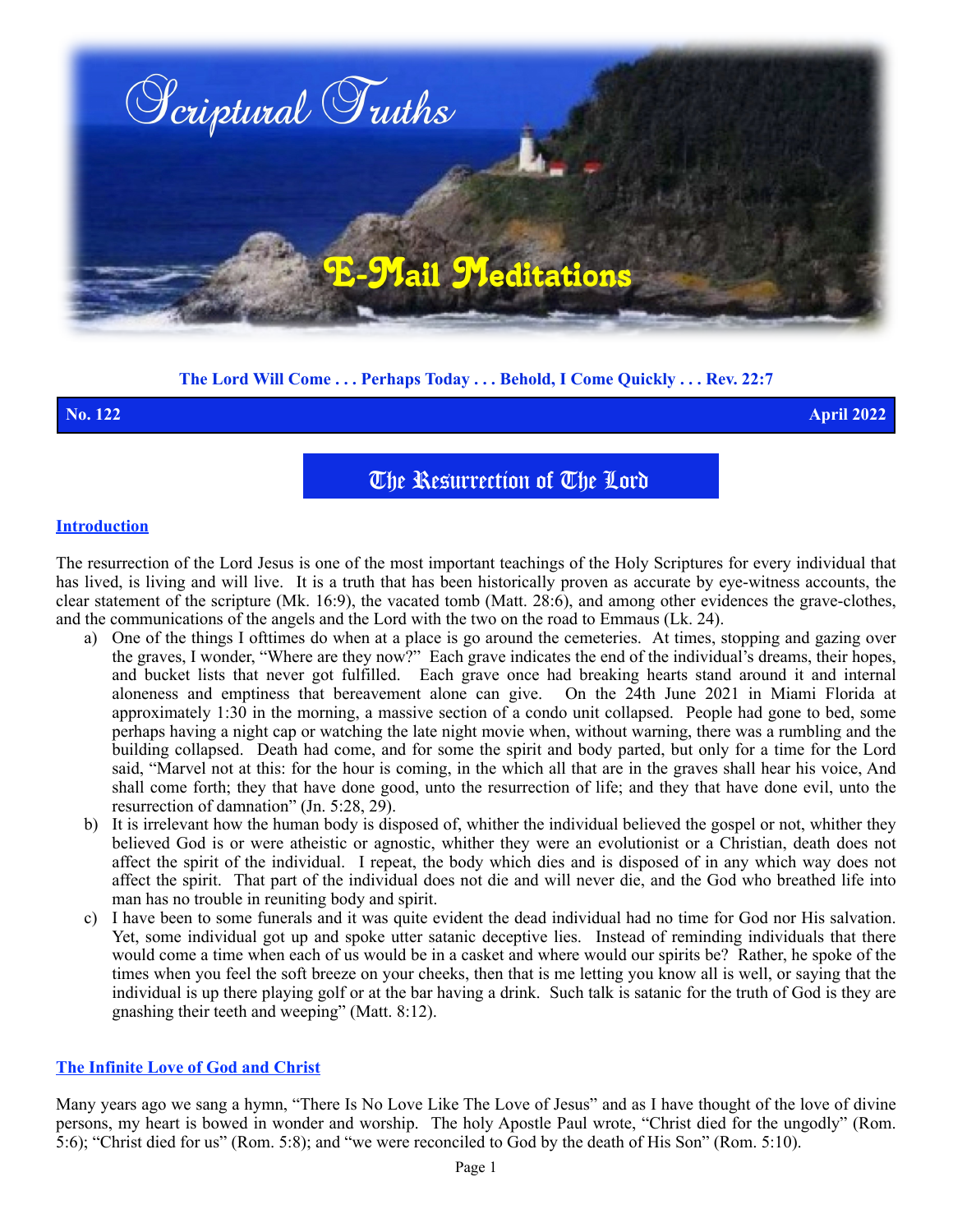- a) The depth of divine love is seen in several profound matters.
	- i) That which goes before these expressions.
		- 1. Like a judge giving His perfect summation of a situation, God gives His comments on humanity. Read this carefully, God is speaking to every child of Adam:

*"For we have before proved both Jews and Gentiles, that they are all under sin; As it is written, There is none righteous, no, not one: There is none that understandeth, there is none that seeketh after God. They are all gone out of the way, they are together become unprofitable; there is none that doeth good, no, not one. Their throat is an open sepulchre; with their tongues they have used deceit; the poison of asps is under their lips: Whose mouth is full of cursing and bitterness: Their feet are swift to shed blood: Destruction and misery are in their ways: And the way of peace have they not known: There is no fear of God before their eyes" (Rom. 3:9-18).*

The amazing truth is God still loves us and of His own volition came for to endure the penalty for our sins in His own body on the tree. We cannot understand the profoundness of the words, "Cursed is every one that hangeth on a tree" (Gal. 3:13)**.** Christ bore the curse, that is, the full fury of God that was my due, that I deserved. That which I ought to have endured in Hell for all eternity, He bore it at Calvary. It was not that Jesus did not know what was involved, He fully understood God's righteous wrath against deliberately sinning humanity, but irrespective of the cost to Himself, He left Heaven for the sole purpose of providing salvation from Hell.

a) That which I deserved in my sinfulness, the bruising, being stricken, the chastisement of God was executed on Christ (Isa. 53:4-5). I have one son and two daughters who I love dearly. Never would I afflict them for someone who hated me and who despised them. I would never hurt them yet that is what God did. I was under the condemnation of God and had no time for God's salvation, but God loved me despite me being a sinner, ungodly, and an enemy of God. He did all He could to prevent me from being banished from Him for all eternity.

# **Why Would The God of Love Send People To Hell?**

At first glance it seems dreadfully cruel to send an individual to hell to suffer for the consequences of their sins and rejecting Christ as Saviour. However, when one considers the facts it is evident that:

- a) There are thousands alive today who either are not interested in having God in their lives or who do not want God in their lives. God may be useful in times of tragedy but for the vast majority of their time God is not a necessity.
- b) They can blame their attitude on the hypocrisy of others, they can believe the lies of men who tell people to keep the commandments and be a good neighbour, etc. The fact is, they only tolerate the mention of God when a loved one dies, or at a christening or marriage. If only they had life without God it would be ideal. Then, God accepts their desire, they will eternally live in a place without God! Of course there will be nothing to distract them from reality, no dance halls, no theatres, no more comedy hours, computer games, magnificent homes, no amusements, entertainment, company, sports, luxury, all that give their life meaning will be gone. No more drugs, vaping but a body which will experience withdrawal in extreme. However, if that was it that would be bad enough, but it gets worse.
- c) In the present life these people demand justice when someone does wrong to them. If I was to break into their home and steal or drive furiously and injure or kill a child or have them do work but refuse to pay, they would demand justice. Man is a moral being so do we expect God not also to be just? We expect justice for wrongs done, so does God. He is a morally righteous God and when things are done which are pleasing to Him He blesses us, but when a person wants nothing to do with Him, He gives them what they want. No one goes to Hell and can blame God for they are there of their own free will. No one forced them to go there, they made the decision to reject God and His salvation.
- d) In that place there is no anesthetic to ease pain, nothing of life to distract from the awareness of eternal damnation. It is a place of hopelessness and darkness, a darkness of knowing there will be no end of grief, and perhaps the worst part will be the silence of God. They who did not want God to speak to them in life, He will accept their final answer and will never speak to them again.

# **Is There A Way Of Escape?**

In the mercy of God there is a way of escape and it has conditions. There is the assured conviction that an individual will fall under the judgment of God, that they can do nothing to merit salvation, no works, no acts of kindness. As the hymn writer wrote, "Nothing in my hand I bring, simply to Thy cross I cling". As a perishing hell bound sinner, God has good news. His Son has borne the individual's hell for them. He swapped places with them and by transferring their